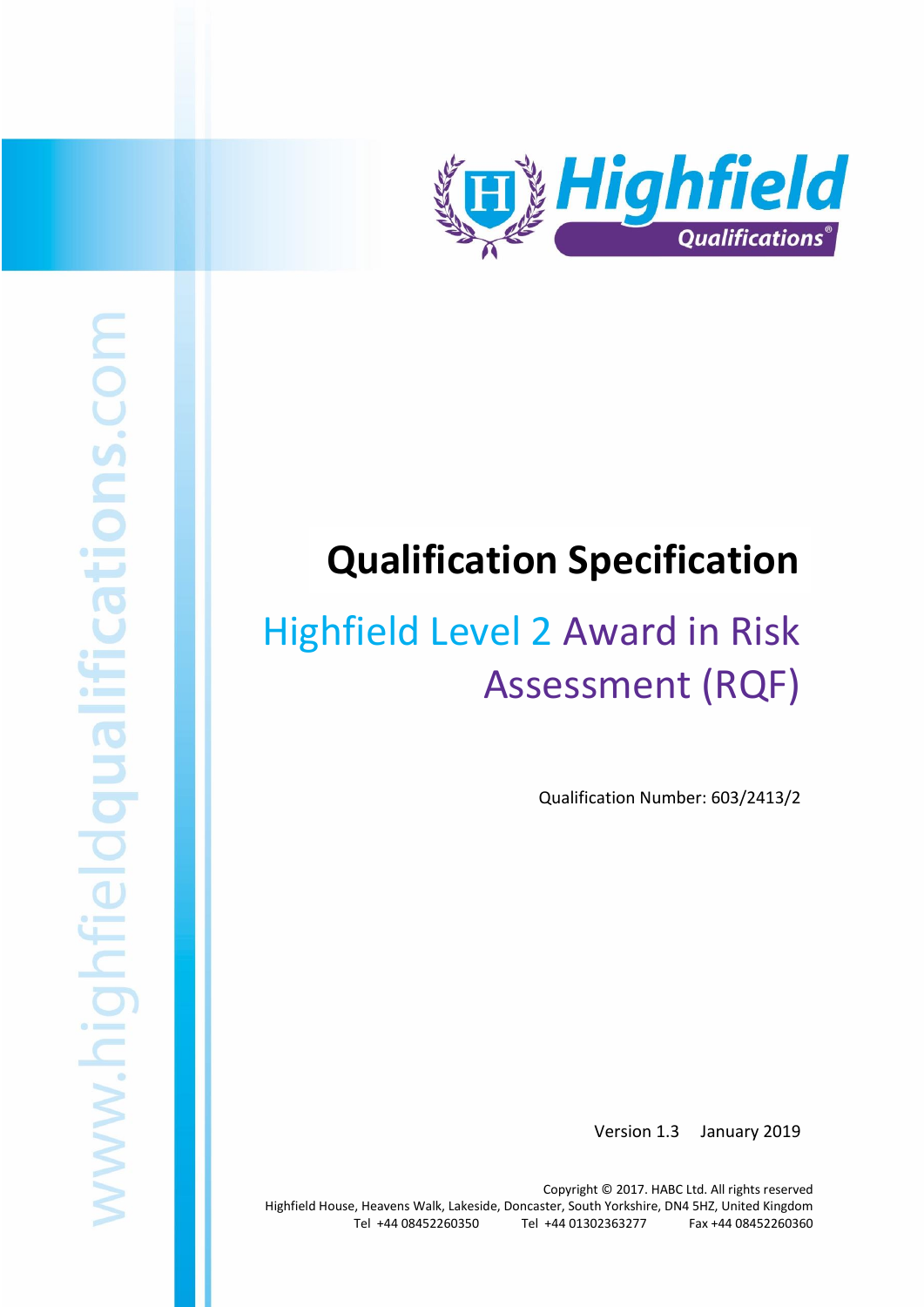

## **Contents**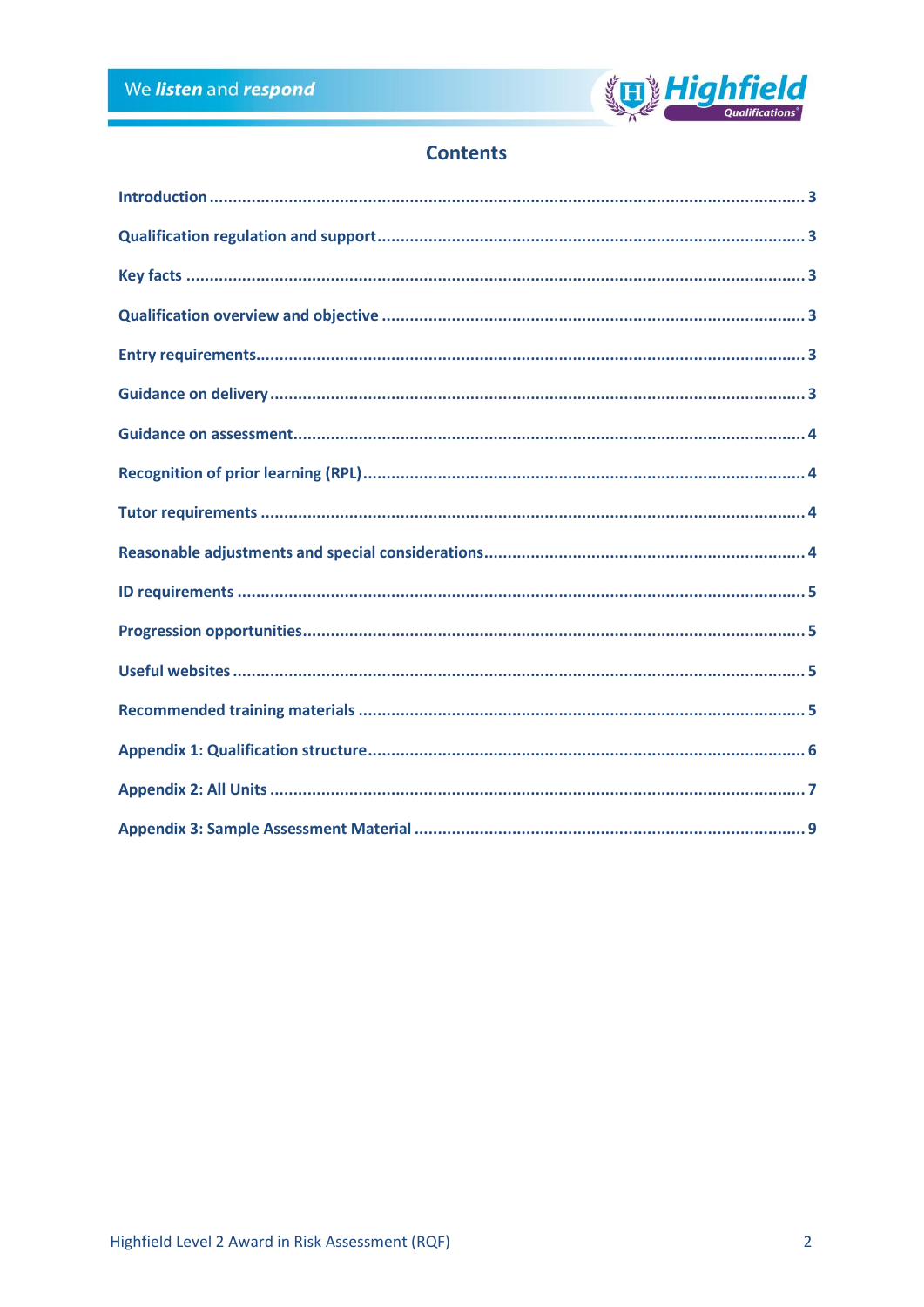

## **Highfield Level 2 Award in Risk Assessment (RQF)**

#### <span id="page-2-0"></span>**Introduction**

This qualification specification is designed to outline all you need to know to offer this qualification at your centre. If you have any further questions, please contact your account manager.

#### <span id="page-2-1"></span>**Qualification regulation and support**

The Highfield Level 2 Award in Risk Assessment (RQF) has been developed and is awarded by Highfield Qualifications and sits on the Regulated Qualifications Framework (RQF). The RQF is a qualification framework that includes those qualifications regulated by Ofqual and CCEA Regulation. The qualification is also regulated by Qualifications Wales.

#### <span id="page-2-2"></span>**Key facts**

| <b>Qualification Number:</b>           | 603/2413/2                                  |
|----------------------------------------|---------------------------------------------|
| <b>Learning Aim Reference:</b>         | 60324132                                    |
| <b>Credit Value:</b>                   | 1                                           |
| <b>Assessment Method:</b>              | <b>Multiple Choice Question Examination</b> |
| <b>Guided Learning Hours (GLH):</b>    | 6                                           |
| <b>Total Qualification Time (TQT):</b> | 6                                           |

#### <span id="page-2-3"></span>**Qualification overview and objective**

The objective of the qualification is to prepare learners to progress into further/higher level training and is designed to provide learners with an awareness of the benefits of risk assessment in any environment.

The qualification provides learners with an understanding of the responsibilities of employers; the main causes and costs of work-related fatalities, injuries and ill-health; the role of risk assessment in the prevention of accidents and ill-health; the requirements of a risk assessment; a process for undertaking a risk assessment; and a method to evaluate risk.

#### <span id="page-2-4"></span>**Entry requirements**

To register for this qualification, learners are required to be 14 years of age or above.

#### <span id="page-2-5"></span>**Guidance on delivery**

The total qualification time for this qualification is 6 hours and of this 6 hours is recommended as guided learning hours.

TQT is an estimate of the total number of hours it would take an average learner to achieve and demonstrate the necessary level of attainment to be awarded with a qualification, both under direct supervision (forming Guided Learning Hours) and without supervision (all other time). TQT and GLH values are advisory and assigned to a qualification as guidance.

This qualification will usually be delivered in a classroom environment, however, if it is delivered via e-learning or a blended learning approach then GLH would be adjusted accordingly.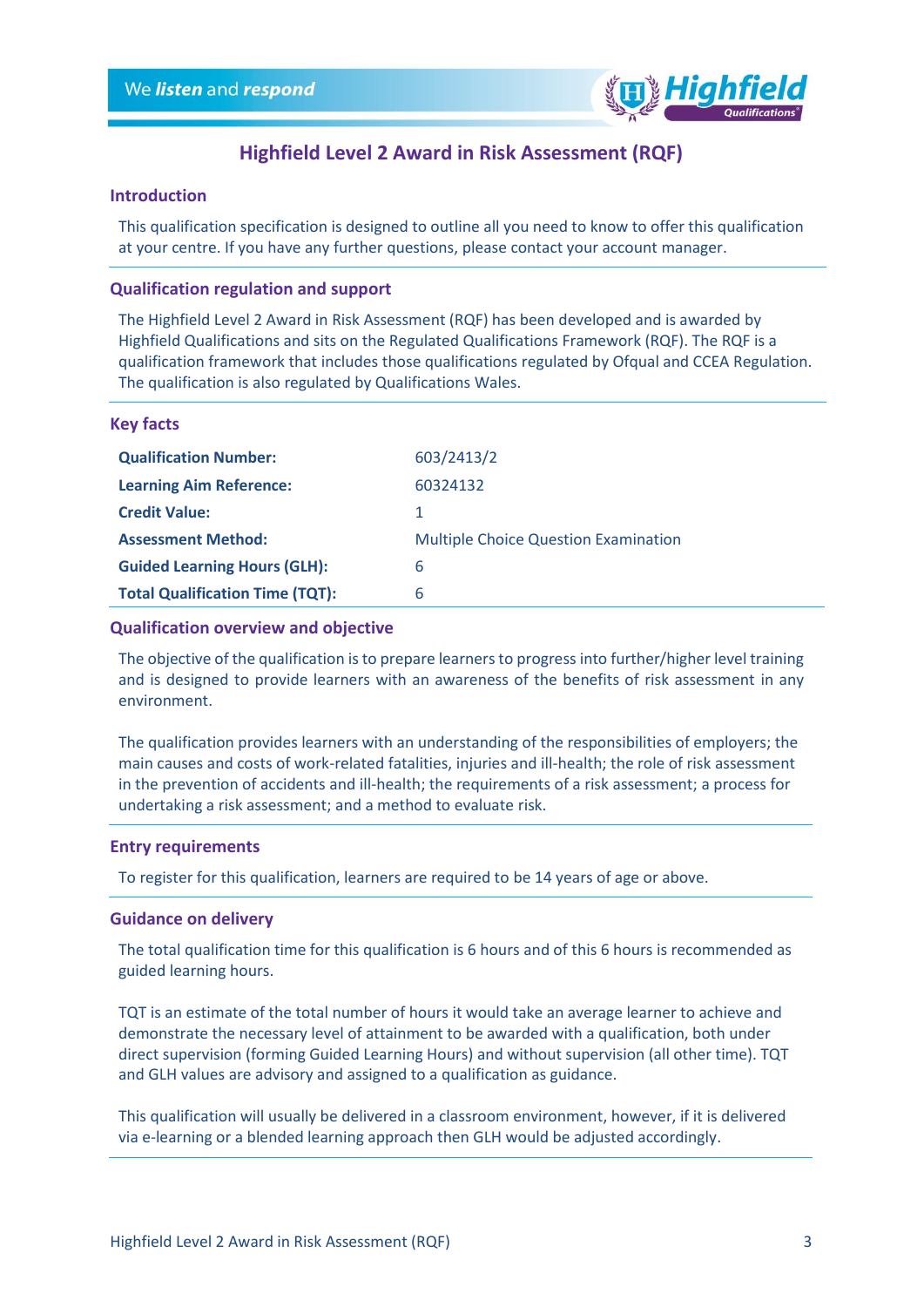

#### <span id="page-3-0"></span>**Guidance on assessment**

The qualification is assessed through a multiple-choice question (MCQ) examination. This method of assessment is an end-of-course exam and must follow the Highfield Qualifications Examination and Invigilation Procedures. The examination for this qualification contains **15 questions** that must be completed within **30 minutes**. Successful learners will have to demonstrate knowledge and understanding across the qualification content and achieve a minimum **pass mark of 60%**. Completed examination papers should be returned to Highfield Qualifications for marking. Results will then be provided to the centre afterwards. This qualification is graded pass/fail.

Centres must take all reasonable steps to avoid any part of the assessment of a learner (including any internal quality assurance and invigilation) being undertaken by any person who has a personal interest in the result of the assessment.

#### <span id="page-3-1"></span>**Recognition of prior learning (RPL)**

Centres may apply to use recognition of prior learning or prior achievement to reduce the amount of time spent in preparing the learner for assessment.

For further information on how centres can apply to use RPL as described above, please refer to the Recognition of Prior Learning (RPL) policy in the members area of the Highfield Qualifications website. This policy should be read in conjunction with this specification and all other relevant Highfield Qualifications documentation.

#### <span id="page-3-2"></span>**Tutor requirements**

Highfield Qualifications recommend that nominated tutors for this qualification meet the following standards:

- hold a relevant subject area qualification, which could include any of the following:
	- − Highfield Level 3 or 4 qualification in health and safety or equivalent;
	- − IOSH Managing Safely;
	- − NEBOSH National General Certificate in Occupational Safety and Health or above;
	- − HNC/D in a related subject; or
	- − Proof of at least 30 hours delivery of health and safety
- hold a recognised teaching qualification, which could include any of the following:
	- − Highfield Level 3 Award of Delivering Training (RQF)
	- − Highfield Level 3 International Award in Delivering Training (IADT)
	- − Level 3 Award in Education and Training, or equivalent
	- − Certificate in Education or above;
	- − Level 3 NVQ in training and/or development or above; or
	- − Proof of at least 30 hours of training in any subject
- maintain appropriate continued professional development for the subject area

#### <span id="page-3-3"></span>**Reasonable adjustments and special considerations**

Highfield Qualifications has measures in place for learners who require additional support. Please refer to the Highfield Qualifications Reasonable Adjustments Policy for further information or guidance.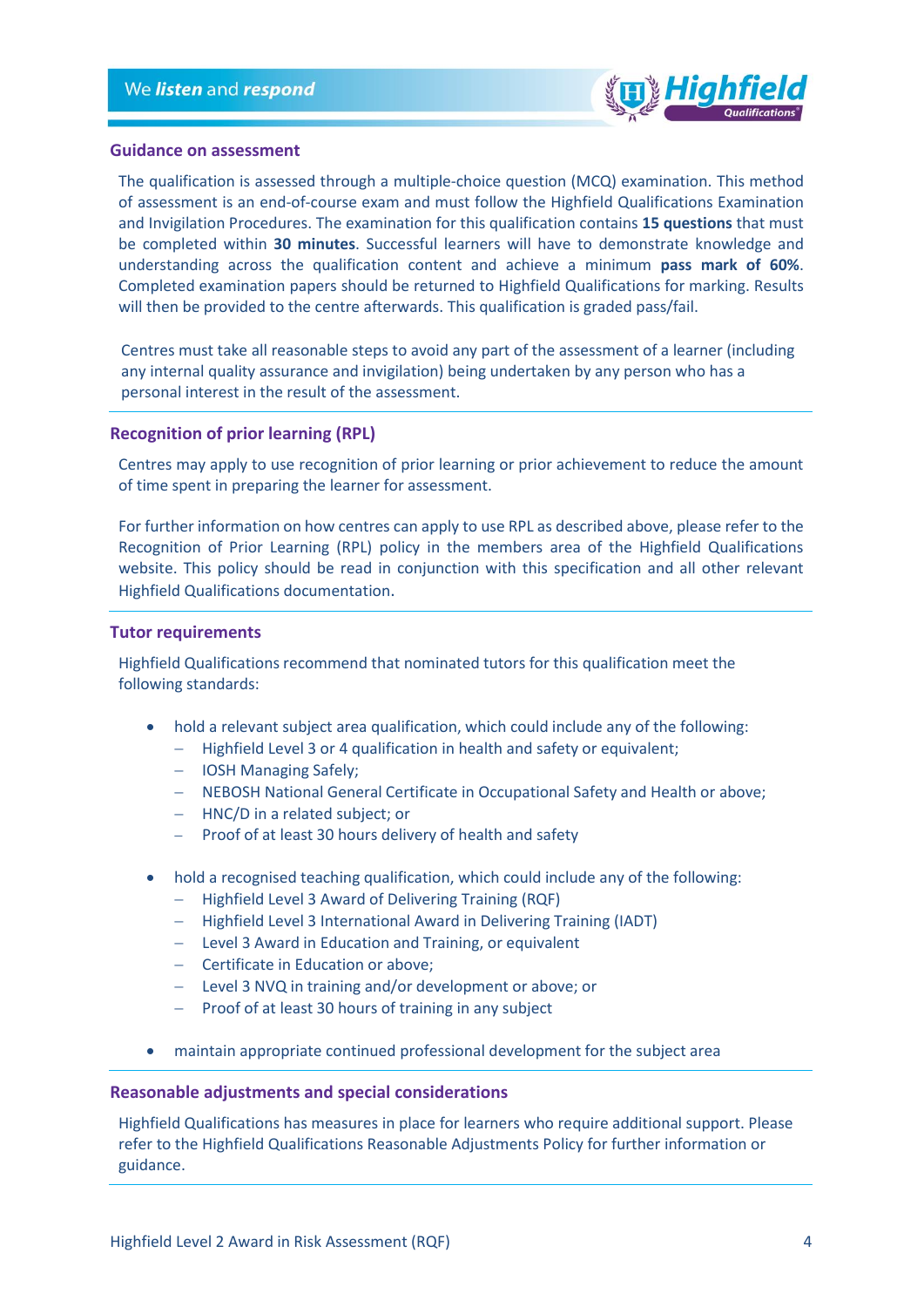

#### <span id="page-4-0"></span>**ID requirements**

It is the responsibility of the centre to have systems in place to ensure that the person taking an assessment is indeed the person they are claiming to be. All centres are therefore required to ensure that each learner's identification is checked before they undertake the assessment. Highfield Qualifications recommends the following as proof of a learner's identity:

- a valid passport (any nationality)
- a signed UK photocard driving licence
- a valid warrant card issued by HM forces or the police
- another photographic ID card, e.g. employee ID card, student ID card, travel card etc.

If a learner is unable to produce any of the forms of photographic identification listed above, a centre may accept another form of identification containing a signature, for example, a credit card. Identification by a third-party representative, such as a line manager, human resources manager or invigilator, will also be accepted.

#### **For more information on learner ID requirements, please refer to the Highfield Qualifications Core Manual.**

#### <span id="page-4-1"></span>**Progression opportunities**

Upon successful completion of this qualification, learners may wish to continue their development by undertaking one of the following qualifications:

- Highfield Level 2 Award in the Control of Substances Hazardous to Health (RQF)
- Highfield Level 2 Award in Health and Safety within the Workplace (RQF)
- Highfield Level 3 Award in Health and Safety within the Workplace (RQF)

#### <span id="page-4-2"></span>**Useful websites**

- [www.highfieldqualifications.com](http://www.highfieldqualifications.com/) (Highfield Qualifications)
- [www.highfieldabc.ae](http://www.highfieldabc.ae/) (Highfield MEA)
- [www.highfield.co.uk](http://www.highfield.co.uk/) (Highfield Products)
- [www.hse.gov.uk](http://www.hse.gov.uk/) (Health and Safety Executive)

#### <span id="page-4-3"></span>**Recommended training materials**

The following resources have been reviewed by Highfield Qualifications and are recommended training materials for users of this qualification.

- The Risk Assessment Handbook, Baugh, Carole. Highfield Products;
- Level 2 Award in Risk Assessment Training Presentation, Baugh, Carole. Highfield Products;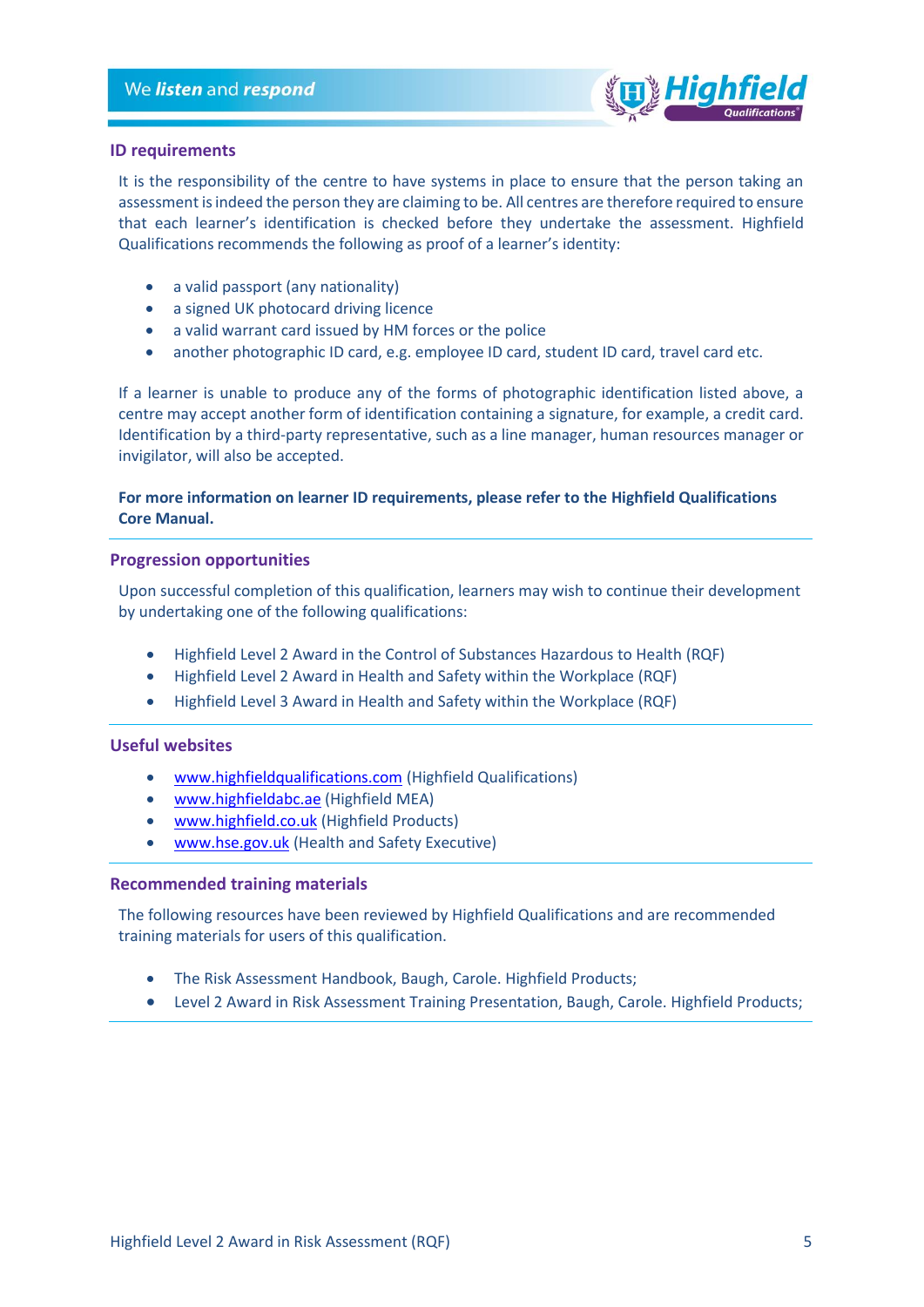

# <span id="page-5-0"></span>**Appendix 1: Qualification structure**

To complete the **Highfield Level 2 Award in Risk Assessment (RQF)** learners must complete the following mandatory unit:

| Unit reference   Unit title |                                   | <b>Level</b> | <b>Credit</b> |
|-----------------------------|-----------------------------------|--------------|---------------|
| R/616/4351                  | <b>Risk Assessment Principles</b> |              |               |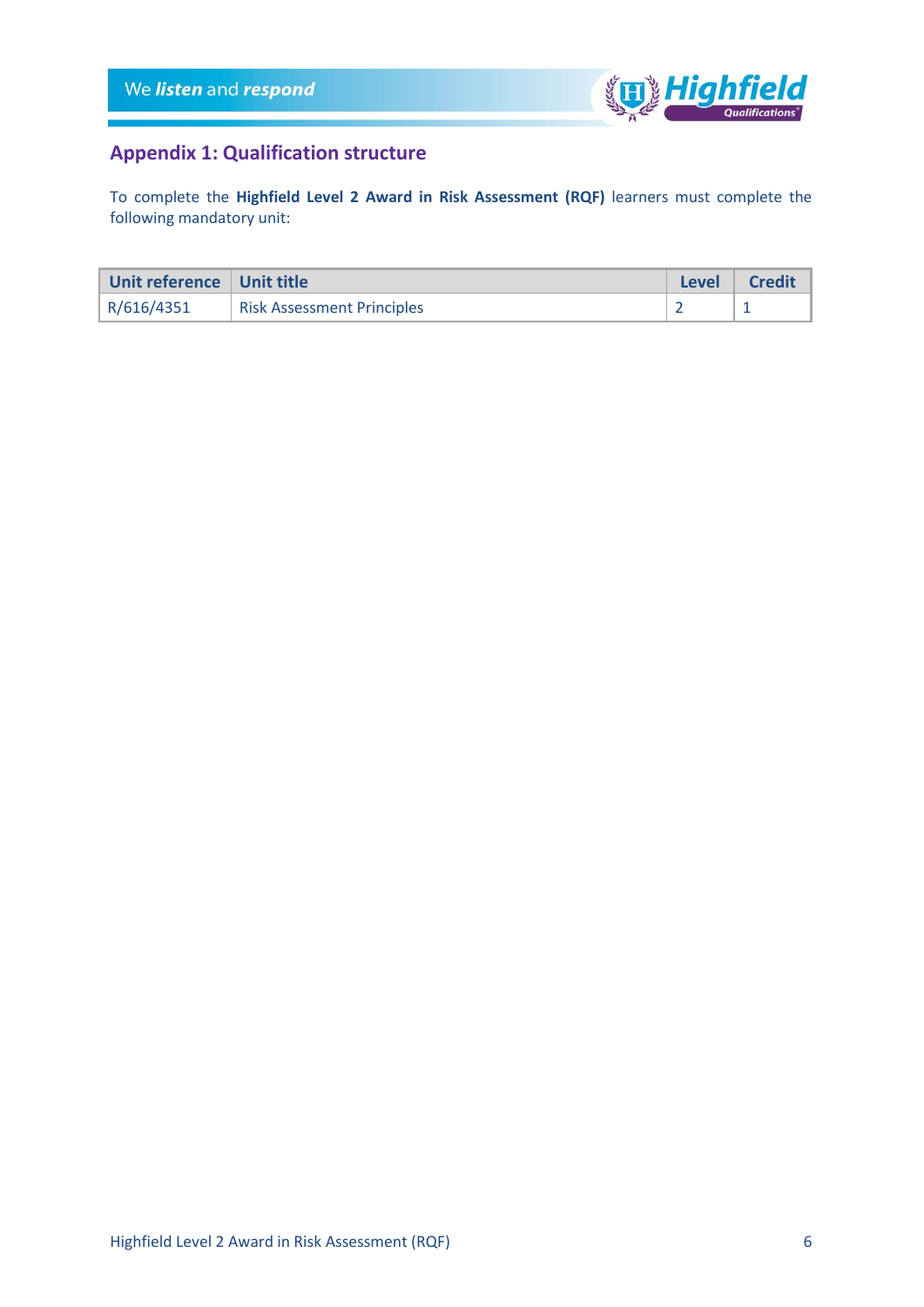

### <span id="page-6-0"></span>**Appendix 2: All Units**

| Unit $1$ :   | <b>Risk Assessment Principles</b> |
|--------------|-----------------------------------|
| Unit number: | R/616/4351                        |
| Credit:      | 1                                 |
| GLH:         | 6                                 |
| Level:       |                                   |

| <b>Learning Outcomes</b>                                                                                                             | <b>Assessment Criteria</b>                                                                                                                                                                                                                                                                                                                                                                                                                                                                                                                                                                                                                                                                              |  |
|--------------------------------------------------------------------------------------------------------------------------------------|---------------------------------------------------------------------------------------------------------------------------------------------------------------------------------------------------------------------------------------------------------------------------------------------------------------------------------------------------------------------------------------------------------------------------------------------------------------------------------------------------------------------------------------------------------------------------------------------------------------------------------------------------------------------------------------------------------|--|
| <b>The learner will</b>                                                                                                              | The learner can                                                                                                                                                                                                                                                                                                                                                                                                                                                                                                                                                                                                                                                                                         |  |
| Understand why risk<br>1.<br>assessments are necessary for<br>maintaining and improving<br>standards of health and safety at<br>work | 1.1<br>Define key terms associated with risk assessment in<br>the context of health and safety at work including:<br>hazard<br>a)<br>risk<br>b)<br>accident<br>$\mathsf{C}$<br>near miss<br>$\mathsf{d}$<br>e) risk assessment<br>risk control hierarchy<br>f)<br>suitable and sufficient<br>g)<br>h) competence<br>so far as is reasonably practicable<br>i)<br>Identify employer's duties in relation to risk<br>1.2<br>assessment<br>State the main causes of work-related fatalities,<br>1.3<br>injuries and ill health<br>Outline the main costs of work-related accidents and<br>1.4<br>ill-health<br>Outline the role of risk assessment in the prevention of<br>1.5<br>accidents and ill health |  |
| Understand the principles of risk<br>2.<br>assessment                                                                                | Outline the requirements for risk assessment<br>2.1<br>Describe a simple process for undertaking a risk<br>$2.2^{\circ}$<br>assessment<br>Outline the use of the hierarchy of control<br>2.3<br>Outline a simple method to evaluate risk<br>$2.4^{\circ}$                                                                                                                                                                                                                                                                                                                                                                                                                                               |  |

#### **Additional assessment guidance/requirements**

This section of the specification provides further details on any additional assessment guidance/requirements to consistently provide valid, reliable and comparable assessments.

1.1 Define key terms associated with risk assessment in the context of health and safety at work • Definitions used are by the HSE and Highfield International

- 1.2 Identify employer's duties in relation to risk assessment
	- Imposed by best practice, guidance and approved codes of practice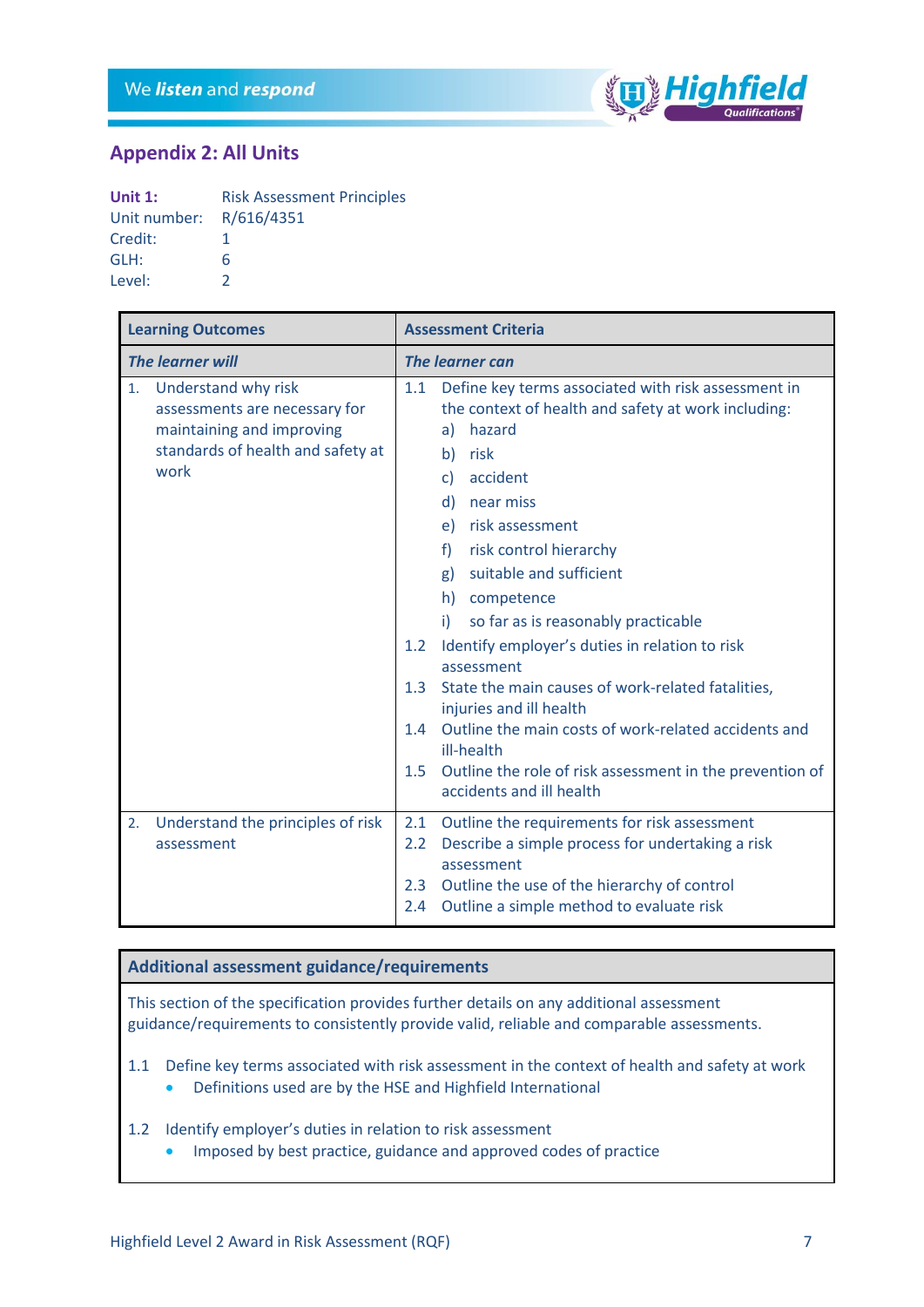#### We listen and respond



1.3 State the main causes of work-related fatalities, injuries and ill health

- The main causes are stated in UK statistics available on the HSE website or in Highfield International products
- 1.4 Main costs
	- Legal
	- **Moral**
	- Financial

#### 2.1 Outline the requirements for risk assessment

- It must be suitable and sufficient
- If there are 5 or more employees, then it must be written down.
- Significant hazards are dealt with and recorded
- Persons who might be affected are identified
- Current control measures are reasonable and the remaining risks are as low as is reasonable practicable
- Reviewed regularly and following an accident/near miss.
- Employees and/or their representatives are consulted
- Information about, and records on, the results of a risk assessment are available to employees and /or their representatives

#### 2.2 Describe a simple process to risk assessment

- Identify the hazards
- Decide who might be harmed and how
- Evaluate the risks and decide on precautions
	- o Current precautions and any additional if appropriate
- Record significant findings
- Review and update when necessary

#### 2.3 Outline the use of the hierarchy of controls

- Eliminate
- Substitute
- Engineering controls
- Administrative (Safe System of Work, training and signs)
- PPE

#### 2.4 Outline a simple method to evaluate risk

- Risk evaluation to show risk is reduced by the control measures in place for example
- Low, Medium and High